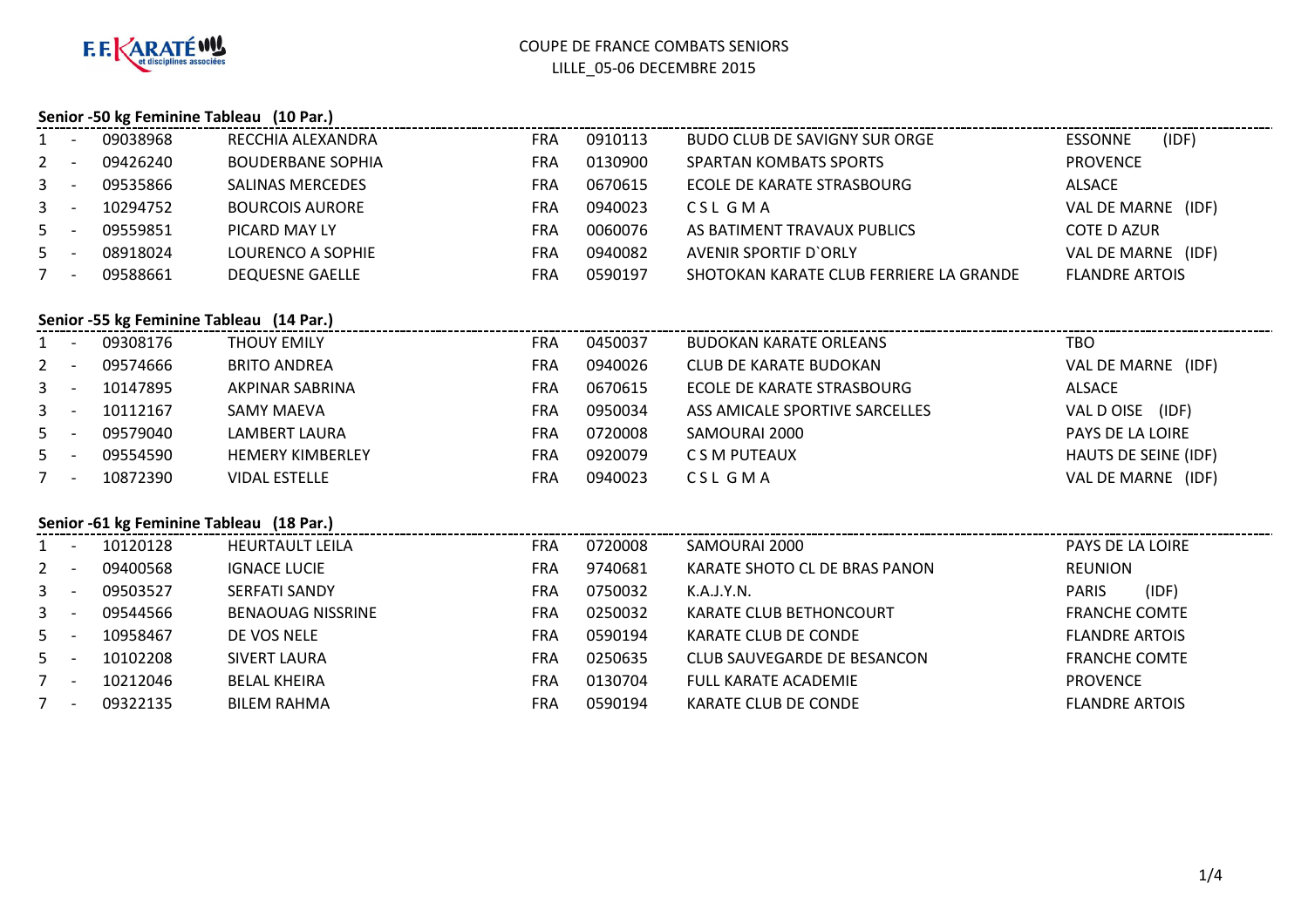

# **Senior -68 kg Feminine Tableau (20 Par.)**

| 1              | $\overline{\phantom{a}}$ | 09302438 | <b>AGIER ALIZEE</b>                          | <b>FRA</b> | 0130900 | <b>SPARTAN KOMBATS SPORTS</b>      | <b>PROVENCE</b>             |
|----------------|--------------------------|----------|----------------------------------------------|------------|---------|------------------------------------|-----------------------------|
| $\overline{2}$ | $\sim$                   | 10890307 | <b>QUIRICI ELENA</b>                         | <b>FRA</b> | 0450037 | <b>BUDOKAN KARATE ORLEANS</b>      | <b>TBO</b>                  |
| $\mathbf{3}$   | $\sim$ $-$               | 09481747 | <b>MATOUB LAMYA</b>                          | <b>FRA</b> | 0950034 | ASS AMICALE SPORTIVE SARCELLES     | VAL D OISE (IDF)            |
| $\mathbf{3}$   | $\sim$ $-$               | 09015419 | <b>BRETON LUCILE</b>                         | <b>FRA</b> | 0590194 | <b>KARATE CLUB DE CONDE</b>        | <b>FLANDRE ARTOIS</b>       |
| 5 <sub>1</sub> | $\sim$ $-$               | 09293773 | <b>FIOROT MANON</b>                          | <b>FRA</b> | 0060115 | <b>NICE ELITE SPORT</b>            | <b>COTE D AZUR</b>          |
| 5 <sup>5</sup> | $\sim$                   | 10022723 | STRAUCH CAROFF LAURA                         | <b>FRA</b> | 0330106 | <b>DOJO LANTONNAIS</b>             | <b>AQUITAINE</b>            |
| $7 -$          |                          | 10200680 | <b>BAL DIT SOLLIER LAURIANNE</b>             | <b>FRA</b> | 0920079 | C S M PUTEAUX                      | HAUTS DE SEINE (IDF)        |
| $7 -$          |                          | 10801878 | <b>MBAYE AMY</b>                             | <b>FRA</b> | 0950037 | A D B KTE GARGES                   | VAL D OISE (IDF)            |
|                |                          |          |                                              |            |         |                                    |                             |
|                |                          |          | Senior 68 et + kg Feminine Tableau (12 Par.) |            |         |                                    |                             |
|                | $\sim$                   | 01529447 | AIT IBRAHIM NADEGE                           | <b>FRA</b> | 0830697 | LE GRAND SAMOURAI                  | <b>COTE D AZUR</b>          |
| $\mathbf{2}$   | $\sim$ $-$               | 10194216 | <b>GARCIA NANCY</b>                          | <b>FRA</b> | 0130019 | CLUB ARLESIEN DE KARATE DO         | <b>PROVENCE</b>             |
|                | $3 - 1$                  | 10013425 | <b>FLORENTIN ANNE LAURE</b>                  | <b>FRA</b> | 0450037 | <b>BUDOKAN KARATE ORLEANS</b>      | <b>TBO</b>                  |
|                | $3 - -$                  | 10352653 | <b>AISSA FATEN</b>                           | <b>FRA</b> | 0920079 | C S M PUTEAUX                      | <b>HAUTS DE SEINE (IDF)</b> |
| $5 -$          |                          | 09526220 | <b>NAROU CHRISTA</b>                         | <b>FRA</b> | 0950034 | ASS AMICALE SPORTIVE SARCELLES     | VAL D OISE (IDF)            |
| 5              | $\sim$ $-$               | 09600893 | DABBADIE CHLOE                               | <b>FRA</b> | 0770059 | KARATE CLUB BOISSY LE CHATEL       | SEINE ET MARNE (IDF)        |
| $7 -$          |                          | 09067333 | BIENVENU DUPALAN SAMANTHA                    | <b>FRA</b> | 0910691 | KARATE SHOTOKAN ESSONNIEN          | (IDF)<br><b>ESSONNE</b>     |
|                |                          |          |                                              |            |         |                                    |                             |
|                |                          |          | Senior -60 kg Masculin Tableau (26 Par.)     |            |         |                                    |                             |
|                |                          | 01476668 | LOPES JOHAN                                  | <b>FRA</b> | 0920053 | <b>CSA HAUTS DE RUEIL</b>          | <b>HAUTS DE SEINE (IDF)</b> |
| 2              | $\sim$                   | 09460457 | <b>AGOUDJIL SOFIANE</b>                      | <b>FRA</b> | 0770615 | <b>CACV KARATE</b>                 | SEINE ET MARNE (IDF)        |
| $\mathbf{3}$   | $\sim$ $-$               | 09569296 | <b>TOIN ALLAN</b>                            | <b>FRA</b> | 0720008 | SAMOURAI 2000                      | PAYS DE LA LOIRE            |
| 3 <sup>7</sup> | $\sim$ $-$               | 10483885 | <b>RGHIOUI AZIZ</b>                          | <b>FRA</b> | 0300613 | SHOTOKAN KARATE ALESIEN            | LANGUEDOC ROUSSILLON        |
| 5              | $\sim$ $-$               | 09596168 | <b>TAVARES LOPES KEVIN</b>                   | <b>FRA</b> | 0950034 | ASS AMICALE SPORTIVE SARCELLES     | VAL D OISE (IDF)            |
| $5 -$          |                          | 09528877 | <b>BABACI LYES</b>                           | <b>FRA</b> | 0540053 | <b>KARATE CLUB JOEUF</b>           | LORRAINE                    |
| $7 -$          |                          | 10561517 | <b>AZOUZ KEVIN</b>                           | <b>FRA</b> | 0830733 | AZUR KARATE ACADEMIE SAINTE MAXIME | <b>COTE D AZUR</b>          |
|                | $7 -$                    | 10380873 | MAMADOU MAMOUDOU                             | <b>FRA</b> | 0270016 | <b>KARATE INTER EVREUX</b>         | <b>NORMANDIE</b>            |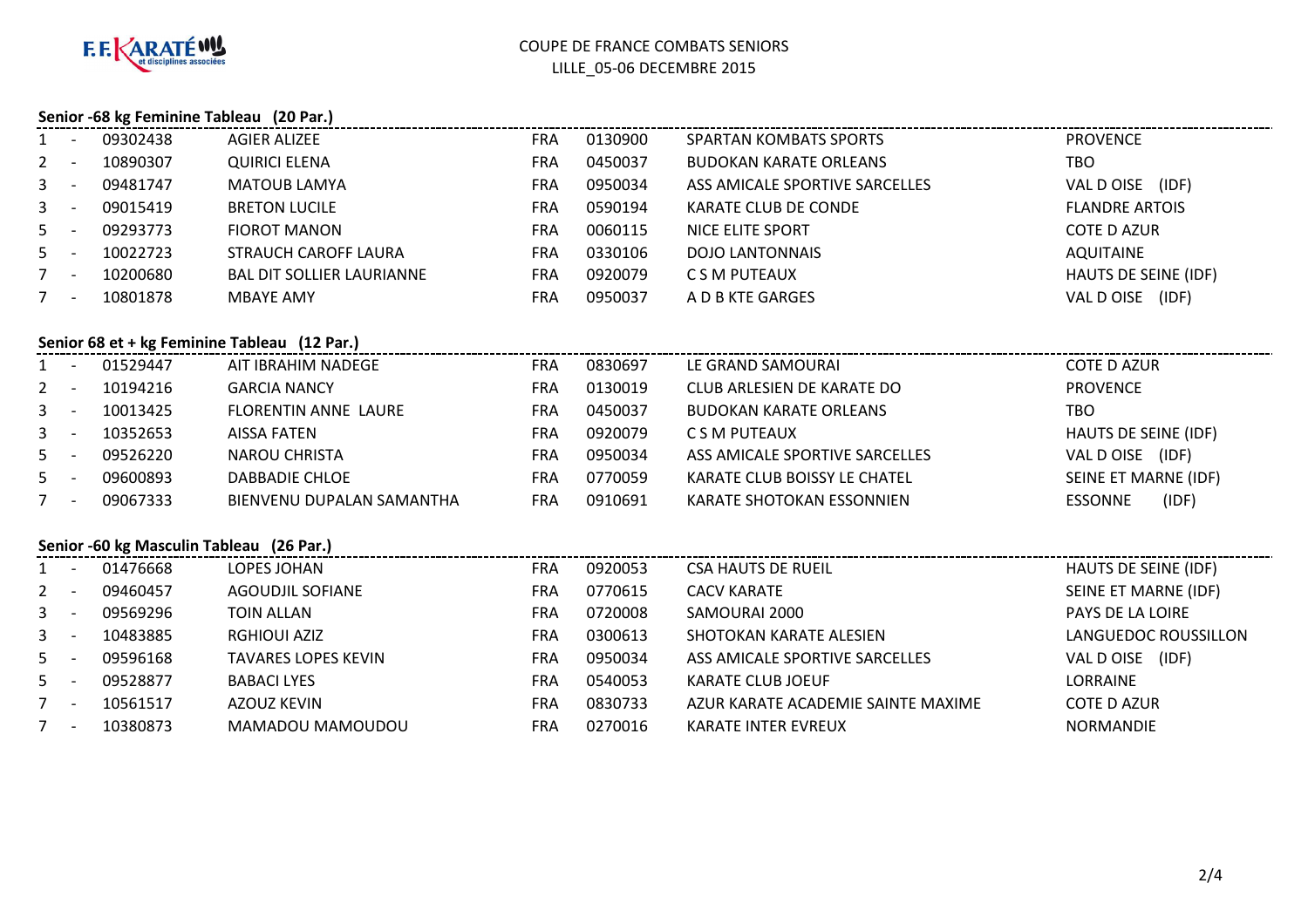

### **Senior -67 kg Masculin Tableau (36 Par.)**

|                | Senior -67 kg Masculin Tableau (36 Par.) |                                          |                               |            |         |                                     |                       |  |  |  |
|----------------|------------------------------------------|------------------------------------------|-------------------------------|------------|---------|-------------------------------------|-----------------------|--|--|--|
|                |                                          | 09427111                                 | DA COSTA STEVEN               | <b>FRA</b> | 0540013 | U SP LITT MONT ST MARTIN SEC KARATE | LORRAINE              |  |  |  |
| $\mathbf{2}$   | $\sim$ $-$                               | 10310724                                 | <b>RASPILAIR ALEXIS</b>       | <b>FRA</b> | 0590194 | KARATE CLUB DE CONDE                | <b>FLANDRE ARTOIS</b> |  |  |  |
| 3              | $\sim$                                   | 09447494                                 | RAMDANE KARIM                 | <b>FRA</b> | 0270018 | STADE PORTE NORMANDE VERNON         | <b>NORMANDIE</b>      |  |  |  |
| 3              | $\sim$                                   | 09271606                                 | <b>GARIN MARVIN</b>           | <b>FRA</b> | 0950034 | ASS AMICALE SPORTIVE SARCELLES      | VAL DOISE (IDF)       |  |  |  |
| 5              | $\sim$                                   | 09408391                                 | LAKHLIFI MEHDI                | <b>FRA</b> | 0940023 | <b>CSL GMA</b>                      | VAL DE MARNE (IDF)    |  |  |  |
| 5 <sub>1</sub> | $\sim$ $-$                               | 09276881                                 | <b>OUISSA ILIESS</b>          | <b>FRA</b> | 0300613 | SHOTOKAN KARATE ALESIEN             | LANGUEDOC ROUSSILLON  |  |  |  |
| $7 -$          |                                          | 10067822                                 | <b>BLEAUWART ANTOINE</b>      | <b>FRA</b> | 0590194 | KARATE CLUB DE CONDE                | <b>FLANDRE ARTOIS</b> |  |  |  |
| 7              |                                          | 10738119                                 | ANDRIANOLONA RADO             | <b>FRA</b> | 0750022 | SPORTING INTERN K C                 | (IDF)<br><b>PARIS</b> |  |  |  |
|                |                                          |                                          |                               |            |         |                                     |                       |  |  |  |
|                |                                          | Senior -75 kg Masculin Tableau (65 Par.) |                               |            |         |                                     |                       |  |  |  |
| $\mathbf{1}$   | $\sim$ $-$                               | 10052570                                 | <b>SEGUY CORENTIN</b>         | FRA        | 0130900 | <b>SPARTAN KOMBATS SPORTS</b>       | <b>PROVENCE</b>       |  |  |  |
| $\mathbf{2}$   | $\sim$ $-$                               | 09281619                                 | DA COSTA LOGAN                | <b>FRA</b> | 0540013 | U SP LITT MONT ST MARTIN SEC KARATE | <b>LORRAINE</b>       |  |  |  |
| 3              | $\sim$                                   | 10649421                                 | DAYA BAGDJA LARI OLIVIER      | <b>FRA</b> | 0940026 | CLUB DE KARATE BUDOKAN              | VAL DE MARNE (IDF)    |  |  |  |
| 3              | $\sim$ $-$                               | 09569116                                 | <b>BASTIEN YOANN</b>          | <b>FRA</b> | 0890015 | <b>ENTENTE SP FLORENTINOISE</b>     | <b>BOURGOGNE</b>      |  |  |  |
| 5              | $\sim$ $-$                               | 09535432                                 | <b>BOUAZZA AMIN</b>           | <b>FRA</b> | 0160008 | KARATE ANGOULEME SOYAUX             | POITOU CHARENTES      |  |  |  |
| 5 <sup>1</sup> | $\sim$ $-$                               | 09465648                                 | ROURET M ALEXIS               | <b>FRA</b> | 0130127 | <b>IMPACT KARATE CLUB</b>           | <b>PROVENCE</b>       |  |  |  |
| $7 -$          |                                          | 09228178                                 | <b>OUISSA YOUSSEF</b>         | <b>FRA</b> | 0300613 | SHOTOKAN KARATE ALESIEN             | LANGUEDOC ROUSSILLON  |  |  |  |
| $7 -$          |                                          | 09141731                                 | SERFATI DAVY                  | <b>FRA</b> | 0750032 | K.A.J.Y.N.                          | (IDF)<br>PARIS        |  |  |  |
|                |                                          |                                          |                               |            |         |                                     |                       |  |  |  |
|                |                                          | Senior -84 kg Masculin Tableau (37 Par.) |                               |            |         |                                     |                       |  |  |  |
|                |                                          | 09023757                                 | <b>GRILLON KENJI</b>          | <b>FRA</b> | 0950034 | ASS AMICALE SPORTIVE SARCELLES      | VAL D OISE (IDF)      |  |  |  |
| $\mathbf{2}$   | $\sim$ $-$                               | 01365385                                 | DONA LARRY                    | <b>FRA</b> | 0950034 | ASS AMICALE SPORTIVE SARCELLES      | VAL D OISE (IDF)      |  |  |  |
| 3              | $\sim$                                   | 10606641                                 | <b>MOREIRA NUNO</b>           | <b>FRA</b> | 0270018 | STADE PORTE NORMANDE VERNON         | NORMANDIE             |  |  |  |
| 3              | $\sim$                                   | 10720288                                 | KARAQI ALVIN                  | <b>FRA</b> | 0750022 | SPORTING INTERN K C                 | <b>PARIS</b><br>(IDF) |  |  |  |
| 5              | $\sim$ $-$                               | 01390903                                 | <b>GAUTIER ADRIEN</b>         | <b>FRA</b> | 0920079 | C S M PUTEAUX                       | HAUTS DE SEINE (IDF)  |  |  |  |
| 5 <sub>1</sub> | $\sim$ $-$                               | 01474454                                 | <b>SERFATI MICKAEL</b>        | <b>FRA</b> | 0750032 | K.A.J.Y.N.                          | PARIS<br>(IDF)        |  |  |  |
| $7 -$          |                                          | 01407566                                 | <b>AUBERTIN TANGUY THOMAS</b> | <b>FRA</b> | 0750022 | <b>SPORTING INTERN K C</b>          | (IDF)<br><b>PARIS</b> |  |  |  |
| $7 -$          |                                          | 10887290                                 | <b>HERNANDEZ HELIO</b>        | <b>FRA</b> | 0270017 | SEN KARATE LOUVIERS                 | <b>NORMANDIE</b>      |  |  |  |
|                |                                          |                                          |                               |            |         |                                     |                       |  |  |  |